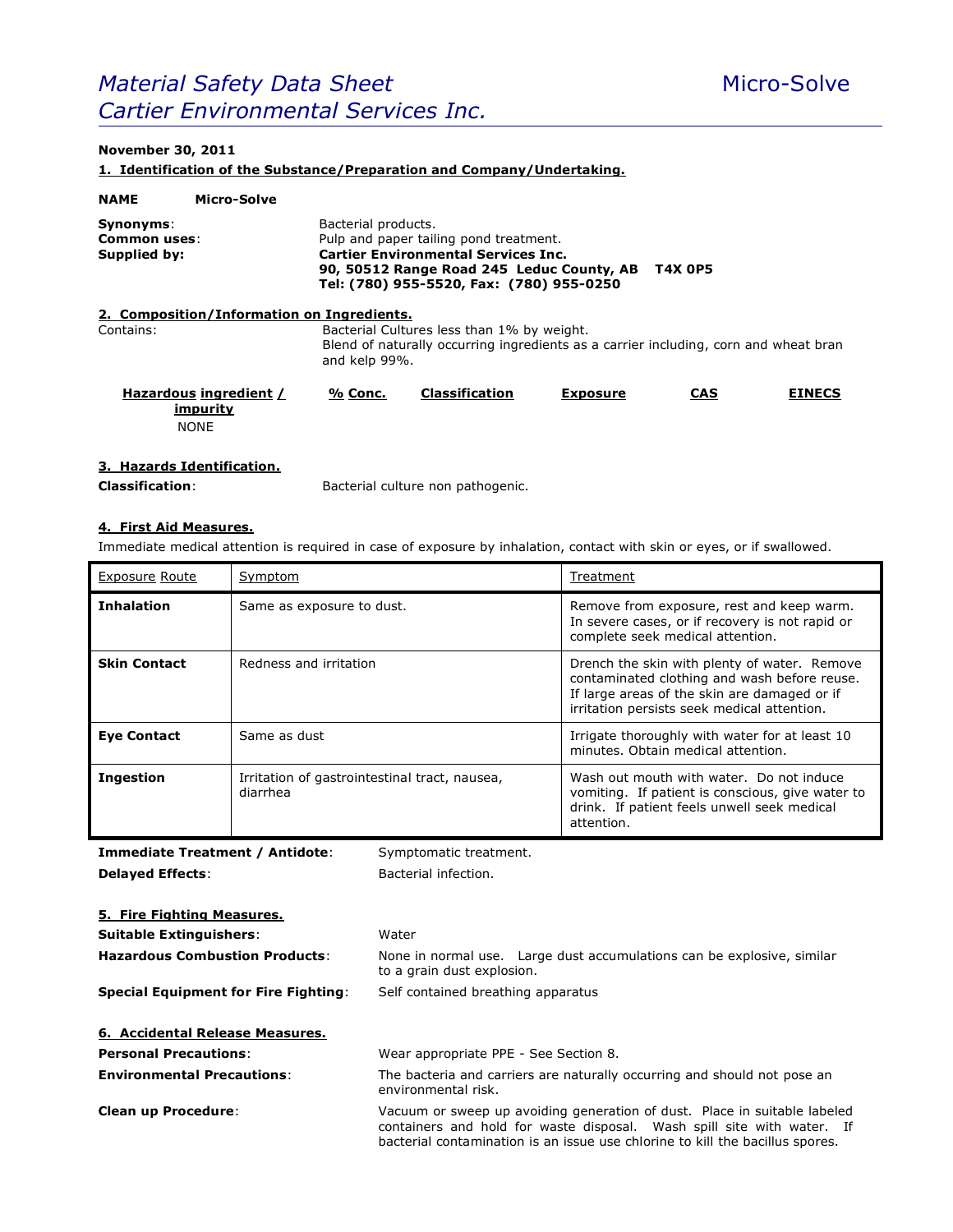## **7. Handling & Storage.**

| <b>Handling</b>                                           | <b>Ventilation:</b> Good general ventilation.                       |                                                                                        |  |  |
|-----------------------------------------------------------|---------------------------------------------------------------------|----------------------------------------------------------------------------------------|--|--|
|                                                           | <b>Recommended procedures &amp; equipment:</b> avoid creating dust. |                                                                                        |  |  |
| <b>Storage</b>                                            | Temperature range:                                                  | 0 deg C to 40 deg C for product viability only.                                        |  |  |
|                                                           | product viability only.                                             | <b>Humidity range:</b> less than 40% for long term exposure of unprotected product for |  |  |
| Keep away from:                                           | See Section 10.                                                     |                                                                                        |  |  |
| <b>Suitable storage Media:</b>                            | Original container with closed lid.                                 |                                                                                        |  |  |
| <b>Precautions against static discharge: recommended.</b> |                                                                     |                                                                                        |  |  |

## **8. Exposure Controls/Personal Protection.**

#### **Exposure standards**:

| Component | LTEL (8h TWA) | STEL (15 mins) | Type |
|-----------|---------------|----------------|------|
|           |               |                |      |

None

# **Personal Protective Equipment**:

| Hand:<br>Wash hands after use. Gloves recommended |  |
|---------------------------------------------------|--|
|---------------------------------------------------|--|

**Eye:** Safety glasses or goggles recommended.

**Skin:** Wash after exposure. Overalls and boots recommended

**Environmental Controls**: Users should be aware of environmental considerations and their duties under the environmental protection act.

**Hygiene Measures**: Always wash thoroughly after handling chemicals.

## **9. Physical & Chemical Properties.**

| Appearance                       | Tan colored free flowing powder                                |  |
|----------------------------------|----------------------------------------------------------------|--|
| Odor                             | Cereal like pleasant                                           |  |
| рH                               | Neutral 6.0 to 7.0 in water dispersion                         |  |
| <b>Boiling Point/range</b>       | Not Applicable                                                 |  |
| <b>Melting Point/range</b>       | Not Applicable                                                 |  |
| <b>Flash point</b>               | Not Applicable                                                 |  |
| <b>Flammability</b>              | Not flammable under normal conditions of storage and handling. |  |
| <b>Auto-ignition temperature</b> | Not Applicable                                                 |  |
| <b>Explosive limits</b>          | N/A - except in presence of large dust cloud                   |  |
| <b>Oxidizing Properties</b>      | Non                                                            |  |
| <b>Vapour Pressure</b>           | Not Applicable                                                 |  |
| <b>Relative density</b>          | $0.6$ to $0.8$                                                 |  |
| Solubility in water              | Not soluble. Disperses in water.                               |  |
| Solubility in solvent            | Not soluble                                                    |  |
| <b>Partition coefficient</b>     | Not Applicable                                                 |  |
| <b>Viscosity</b>                 | Not Applicable                                                 |  |
| <b>Vapour density</b>            | Not Applicable                                                 |  |
| <b>Evaporation rate</b>          | Not Applicable                                                 |  |
| Conductivity                     | Not Applicable                                                 |  |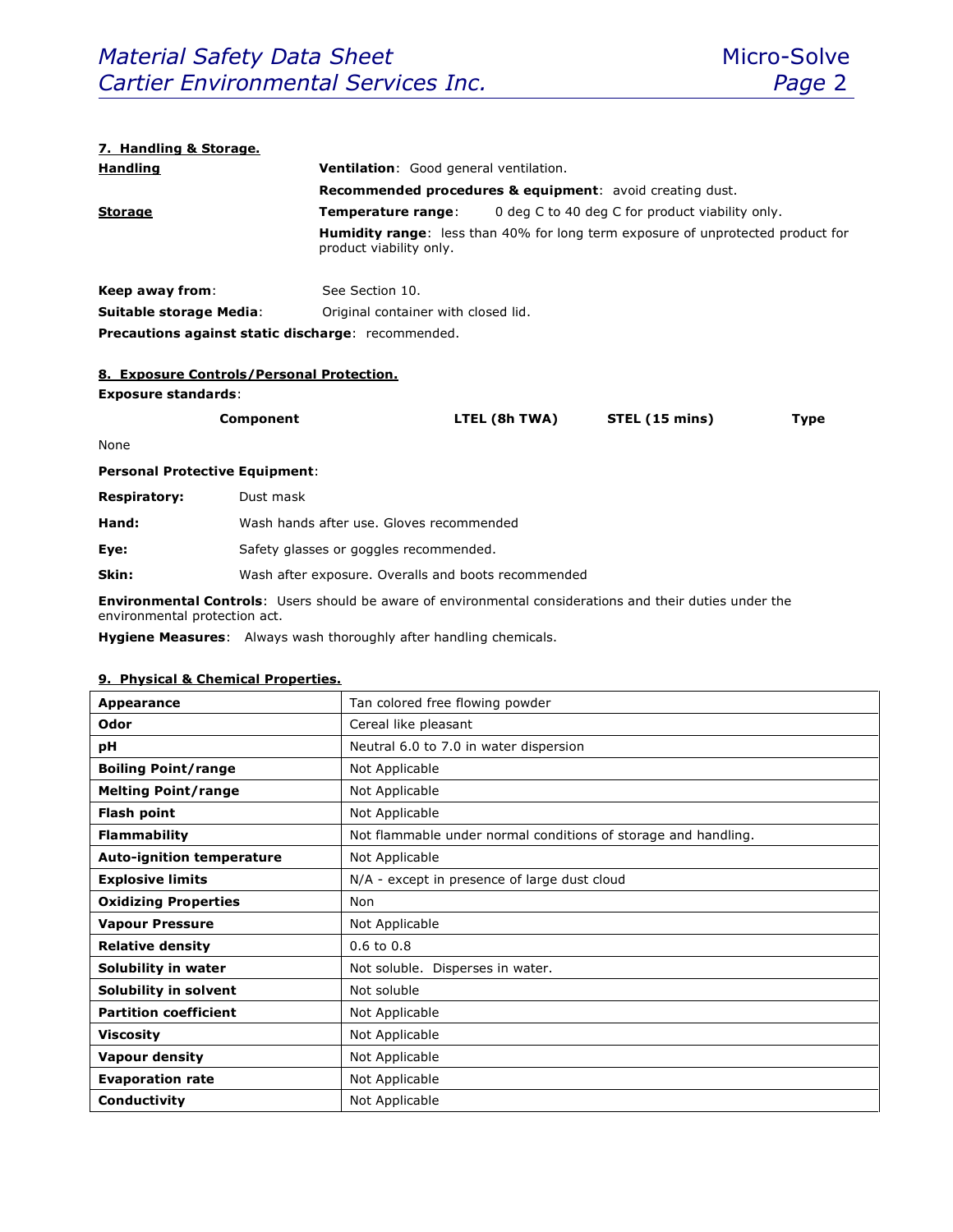| 10. Stability & Reactivity.                |                                                                                                                                                                                                                            |  |  |
|--------------------------------------------|----------------------------------------------------------------------------------------------------------------------------------------------------------------------------------------------------------------------------|--|--|
| Stability:                                 | Stable under normal storage and handling conditions.                                                                                                                                                                       |  |  |
| <b>Conditions to avoid:</b>                | Accumulations of product in enclosed spaces and generation of dust.                                                                                                                                                        |  |  |
| <b>Materials to avoid:</b>                 | Acids and Alkalies may inactivate the bacterial cultures.                                                                                                                                                                  |  |  |
| <b>Hazardous decomposition products:</b>   | Oxides of carbon.                                                                                                                                                                                                          |  |  |
|                                            |                                                                                                                                                                                                                            |  |  |
| 11. Toxicological Information.             | Toxological effects: Low Acute oral toxicity although ingestion will cause irritation of the gastrointestinal tract and                                                                                                    |  |  |
|                                            | may result in nausea and diarrhea. May cause mild mechanical irritation to eyes, skin and mucous membranes. May<br>cause irritation from allergic reaction, especially to people that have a history of allergic reaction. |  |  |
| <b>LD<sub>LO</sub></b>                     |                                                                                                                                                                                                                            |  |  |
| LD <sub>50</sub>                           | skin-rabbit<br>oral-rat                                                                                                                                                                                                    |  |  |
| 12. Ecological Information.                |                                                                                                                                                                                                                            |  |  |
| <b>Environmental Effects:</b>              | Minimal impact under normal conditions of use and storage. The bacterial<br>cultures are naturally occurring soil type organisms. The carriers are<br>naturally occurring materials.                                       |  |  |
| <b>Mobility:</b>                           | Disperses in water.                                                                                                                                                                                                        |  |  |
| Degradability:                             | Contents are biodegradable.                                                                                                                                                                                                |  |  |
|                                            |                                                                                                                                                                                                                            |  |  |
| <b>Bio-accumulative potential:</b>         | Not Known                                                                                                                                                                                                                  |  |  |
| <b>Aquatic Toxicity:</b>                   | Not Known                                                                                                                                                                                                                  |  |  |
|                                            |                                                                                                                                                                                                                            |  |  |
| 13. Disposal Considerations.               |                                                                                                                                                                                                                            |  |  |
| Substance:                                 | Via an authorized waste disposal contractor to an approved waste disposal<br>site, observing all local and national regulations.                                                                                           |  |  |
| <b>Container:</b>                          | As substance.                                                                                                                                                                                                              |  |  |
| 14. Transport Information.                 | Not regulated for transport.                                                                                                                                                                                               |  |  |
| <b>UN number</b>                           | <b>Class</b>                                                                                                                                                                                                               |  |  |
| <b>Primary Hazard</b>                      | <b>Subsidiary Hazard</b>                                                                                                                                                                                                   |  |  |
| <b>Packing Group</b><br><b>H.I. Number</b> | <b>Emergency Action Code</b><br><b>Marine Pollutant</b>                                                                                                                                                                    |  |  |
| <b>Proper Shipping name</b>                | Waste water treatment compounds, bacterial culture.                                                                                                                                                                        |  |  |
|                                            |                                                                                                                                                                                                                            |  |  |
| 15. Regulatory Information.                |                                                                                                                                                                                                                            |  |  |
| <b>Label Name</b>                          | Micro-Solve                                                                                                                                                                                                                |  |  |
| <b>Symbols</b><br><b>Risk Phrases</b>      | no risk or safety phrases stipulated<br>no risk or safety phrases stipulated                                                                                                                                               |  |  |
| <b>Safety Phrases</b>                      | no risk or safety phrases stipulated                                                                                                                                                                                       |  |  |
| E.C. No<br>n/a                             |                                                                                                                                                                                                                            |  |  |
| <b>Additional labeling:</b>                |                                                                                                                                                                                                                            |  |  |
| regulations for further information).      | Use of this material may be governed by the following regulations: (users are advised to consult these                                                                                                                     |  |  |

The information contained in this data sheet does not constitute an assessment of workplace risks.